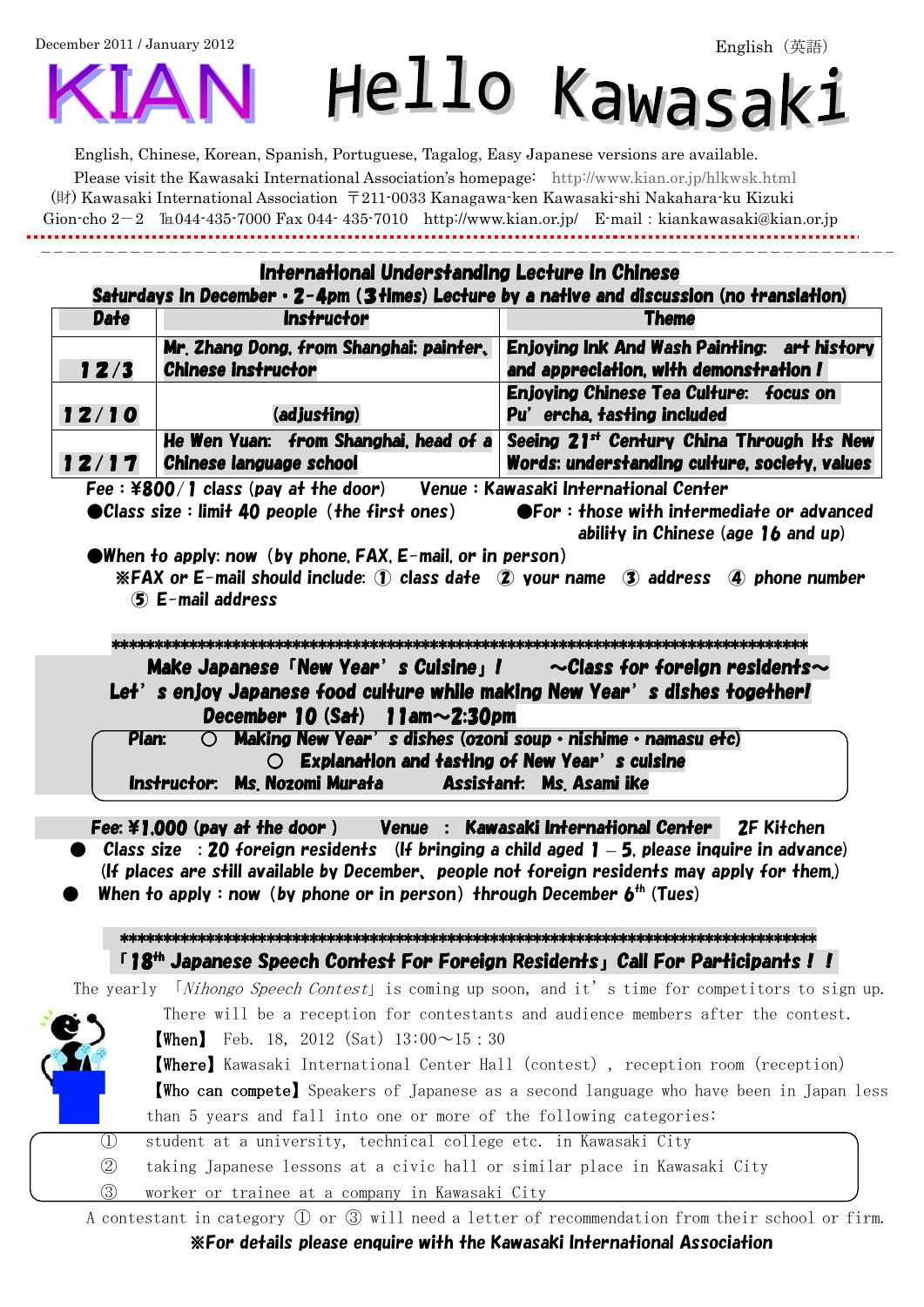# ☆ Point-and-use vocabulary · Medical Edition 2☆

| lonely $\oslash$ sad<br>$\rm (1)$<br>3<br>get irritated<br>depressed<br>$\circled{4}$<br>5<br>cannot speak<br>Japanese well<br>being bullied<br>(6)<br>cannot sleep<br>(7)<br>cannot concentrate<br>(8)<br>don't feel like living<br>(9)<br><b>Odon't feel like working</b><br>homesick<br>(11)<br>too anxious<br>(12)<br>have dreams about<br>(13)<br>the disaster<br>can't<br>communicate<br>(14)<br>with<br>family<br>well<br><b>or</b><br>others<br>15 have no one to go to<br>for advice<br>other<br>(16) | 寂しい ②悲しい<br>(1)<br>イライラする<br>3)<br>落ち込んでいる<br>$\left( 4\right)$<br>日本語がうまく出てこな<br>5<br>い<br>いじめられている<br>$\circledS$<br>眠れない<br>(7)<br>物事に集中できない<br>$\circledR$<br>生きる気持ちにならない<br>$\circledS$<br>働く気持ちにならない<br>(10)<br>ホームシック<br>(11)<br>不安でたまらない<br>(12)<br>災害にあったときのこと<br>(13)<br>を夢にみる<br>家族や周りの人とのコミ<br>(14)<br>ュニケーションがうまく<br>出来ない<br>相談できる人がいない<br>(15)<br>その他<br>(16) | Samishii 2Kanashii<br>(1)<br>(3)<br>Iraira suru<br>Ochikonde<br>$\left( 4\right)$<br>iru.<br>(5)<br>Nihonggo<br>umaku<br>ga<br>detekonai<br>$\circled6$<br>liimerarete iru<br>$\left( 7\right)$<br>Nemurenai<br>$\circledR$<br>Monogoto ni shuuchuu<br>dekinai<br>Ikiru kimochi ni naranai<br>$\circledS$<br>(10)<br>Hataraku<br>kimochi<br>ni<br>naranai<br>(11)<br>Ho-mu shikku<br>(12)<br>Fuan de tamaranai<br>(13)<br>Saigai ni atta toki no koto<br>wo yume ni miru<br>Kazoku ya mawari no hito<br>(14)<br>to no komyunikeshon ga<br>umaku dekinai<br>Soudan dekiru hito ga inai<br>(15)<br>(16)<br>Sono ta |
|----------------------------------------------------------------------------------------------------------------------------------------------------------------------------------------------------------------------------------------------------------------------------------------------------------------------------------------------------------------------------------------------------------------------------------------------------------------------------------------------------------------|-----------------------------------------------------------------------------------------------------------------------------------------------------------------------------------------------------------------------------------------------------------------------------------------------------------------------------------------------------------------------------|------------------------------------------------------------------------------------------------------------------------------------------------------------------------------------------------------------------------------------------------------------------------------------------------------------------------------------------------------------------------------------------------------------------------------------------------------------------------------------------------------------------------------------------------------------------------------------------------------------------|
|----------------------------------------------------------------------------------------------------------------------------------------------------------------------------------------------------------------------------------------------------------------------------------------------------------------------------------------------------------------------------------------------------------------------------------------------------------------------------------------------------------------|-----------------------------------------------------------------------------------------------------------------------------------------------------------------------------------------------------------------------------------------------------------------------------------------------------------------------------------------------------------------------------|------------------------------------------------------------------------------------------------------------------------------------------------------------------------------------------------------------------------------------------------------------------------------------------------------------------------------------------------------------------------------------------------------------------------------------------------------------------------------------------------------------------------------------------------------------------------------------------------------------------|

(reference): AMDA International Medical Information Center Tel.03-5285-8088 http://amda-imic.com/

Multilingual medical questionnaire available at: http://www.k-i-a.or.jp/medical/

Counseling for Foreign Residents: is there something troubling you, or something you'd like to ask about?

| Foreign residents can get free advice and information 10-12am, 1-4pm<br>Kawasaki International Center: |                                              |                           |              |  |                    |                                          |              |
|--------------------------------------------------------------------------------------------------------|----------------------------------------------|---------------------------|--------------|--|--------------------|------------------------------------------|--------------|
|                                                                                                        | TEL 044-435-7000                             |                           |              |  |                    |                                          |              |
|                                                                                                        | English                                      | Monday - Saturday         | Chinese      |  |                    | Tuesday, Wednesday, Friday               |              |
|                                                                                                        | Portuguese                                   | Tuesday, Friday           | Spanish      |  | Tuesday, Wednesday |                                          |              |
| Korean                                                                                                 |                                              | Tuesday, Thursday         | Tagalog      |  | Tuesday, Wednesday |                                          |              |
|                                                                                                        | <b>Kawasaki Ward Office</b> free counseling: |                           |              |  |                    | <b>Asao Ward Office</b> free counseling: |              |
|                                                                                                        | Language                                     | Day                       | Hour         |  | Language           | Day                                      | Hour         |
|                                                                                                        | English                                      | $1$ st $&3^{rd}$ Thursday | 14:00-16:30  |  | English            | $1st\&3^{rd}$ Thursday                   | $9:30-12:00$ |
|                                                                                                        | Chinese                                      | 1st& 3rd Tuesday          | 14:00-16:30  |  | Chinese            | 1st& 3rd Tuesday                         | $9:30-12:00$ |
|                                                                                                        | Tagalog                                      | 1st& 3rd Tuesday          | $9:30-12:00$ |  | Tagalog            | 1st&3 <sup>rd</sup> Wednesday            | 14:00-16:30  |

\*Free counseling services for foreigners on visa and other matters, with a lawyer who is a notary public (Gyouseishoshi) is available at Kawasaki International Center, 2nd floor Association Meeting Room. Gyouseishishi next available: Dec. 18<sup>th</sup>, Jan. 15<sup>th</sup> (Sun), 14:00 – 16:00 (reservation required for an interpreter)



(The hotel will remain open, but the restaurant will be open only to hotel guests.)

• Reopens Wednesday January 4<sup>th</sup>. Here's wishing a Happy New Year to all.

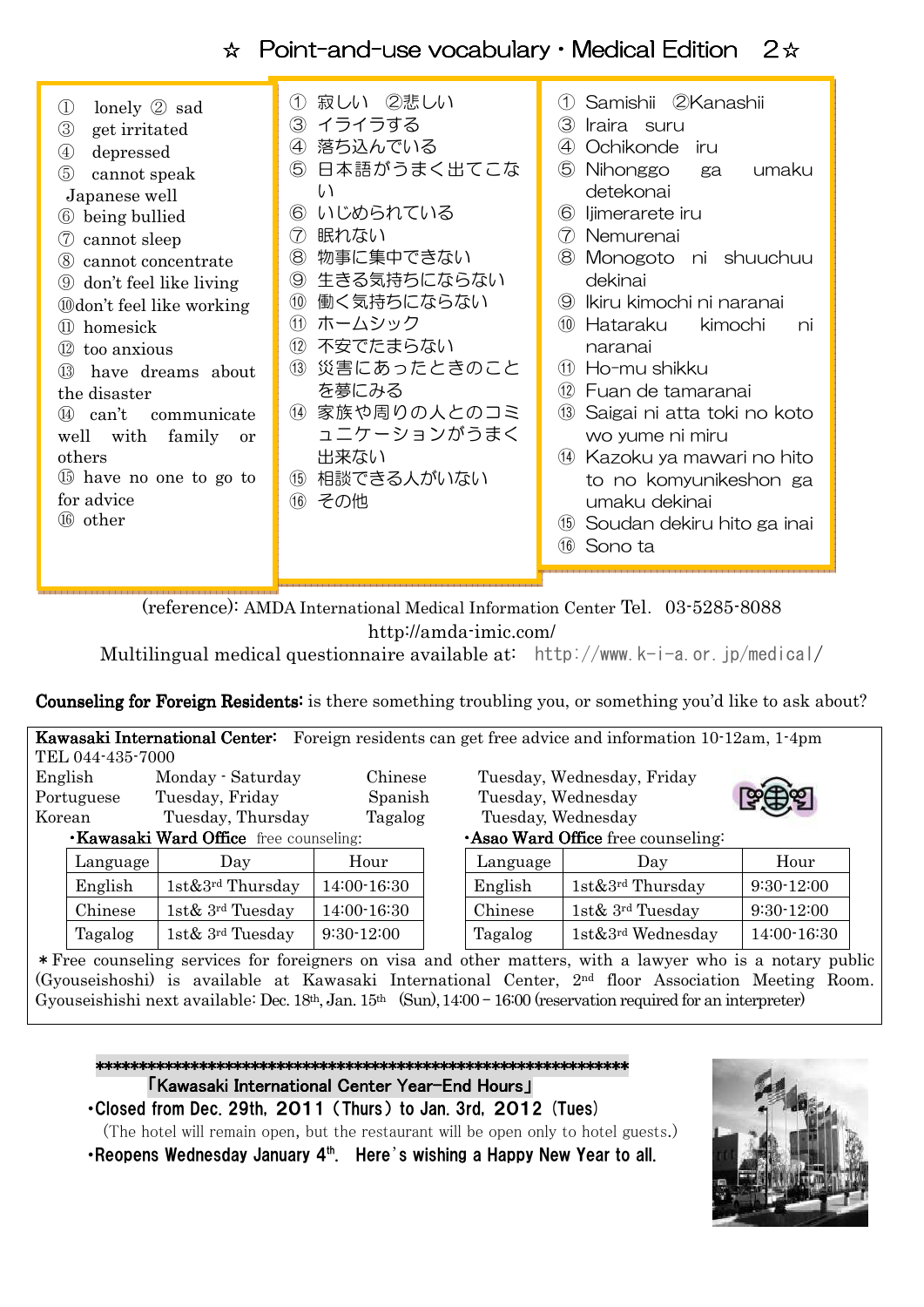Start of a new residence management system.

Point 1

# Aresidence card will be fested

# What exactly is a residence card?

A residence card will be issued to medium to a long-term resident at the time of the permission pertaining to residence such as landing permission, permission for change of status of residence and permission for extension of the period of stay.

### (Front of the card)



If a change is made to the place of residence, this is the section where the new place of residence after the change will be entered.

### (Back of the card)

| 住居地<br>届出年月日 |  | 記載者印         |  |
|--------------|--|--------------|--|
|              |  |              |  |
|              |  |              |  |
|              |  |              |  |
|              |  |              |  |
|              |  |              |  |
|              |  |              |  |
|              |  |              |  |
| 資格外活動許可欄     |  | 在留期間更新等許可申請欄 |  |
|              |  |              |  |

Note: All or part of the information printed on the residence card will be recorded in an IC chip embedded for the purpose of preventing the residence cards from being forged or altered.

## The residence card has a  $\triangle$ redid mariod  $\mathbb P$

The valid period of the residence card will be as follows:

- For persons aged 16 or over
- Permanent residents: 7 years from the date of issuance
- Persons other than permanent residents: expiration date of the period of stay
- For persons under the age of 16
- Permanent residents: until the foreign national's 16th birthday

Persons other than permanent residents: whichever comes earlier of the expiration date of the period of stay or the foreign national's 16th birthday

If a foreign national applies for an extension of the period of stay or applies for a change of the status of residence, this is the section where the fact that the application is pending will be entered.

Note: If permission for the extension or change is granted following the application, a new residence card will be issued.

If a foreign national receives permission to engage in an activity other than that permitted under the status of residence previously granted, this is the section where the details of the permission will be entered.

Note: The given image is only a prototype and may be subject to subsequent changes.

# Point<sub>2</sub>

The period of stay for statuses of residence with an upper limit of 3 years will be extended to 5 years.

For example, the period of stay for those foreign nationals who are married to Japanese nationals with the status of residence of "Spouse or Child of Japanese National" is 1 year or 3 years under the present system, but a maximum period of stay of 5 years will also become available following the implementation of the new system of residence management.

# Point 3

Foreign nationals in possession of a valid passport and residence card who will be re-entering Japan within 1 year of their departure\* will, in principle, not be required to apply for a re-entry permit.

Note: Foreign nationals who have departed from Japan using special re-entry permission will not be able to extend such permission while abroad. Please take note that such foreign nationals will lose their status of residence if they fail to re-enter Japan within 1 year of their departure\*.

\* If your period of stay expires within 1 year after your departure, please ensure that you re-enter Japan before the expiration of your period of stay.

If you depart having obtained a re-entry permit as per usual, the upper limit of the valid period for the re-entry permit will be extended from 3 years to 5 years.

# Point 4

At the time of introduction of the new system of residence management, the alien registration system will be abolished.

Changes will be made to the method of submitting notifications. If you are registering a new place of residence or making a change to the place of residence, please notify the office of the city, ward, town or village as per usual. If changes have been made to your name, date of birth, sex, nationality or region, please notify the nearest regional immigration office. In addition, those foreign nationals with a Immigration status for employment such as that of "Engineer" or a status for study such as that of "Student" who have changed the organization to which they belong or those foreign nationals with  $\Box$ such status of residence as "Spouse or Child of Japanese  $\Box$ National" or "Dependent" who have divorced or whose spouse m. has passed away are required to notify the regional immigration office.

Moreover, medium to long-term residents are asked to continue to keep their alien registration certificates until a residence card is issued since the alien registration certificate will be deemed, for a certain period, to be equivalent to the residence card after the implementation of the new system of residence management.

The particle distay will be extended to a maximum of Sypers

Asystem of special re-entry permission will be introduced